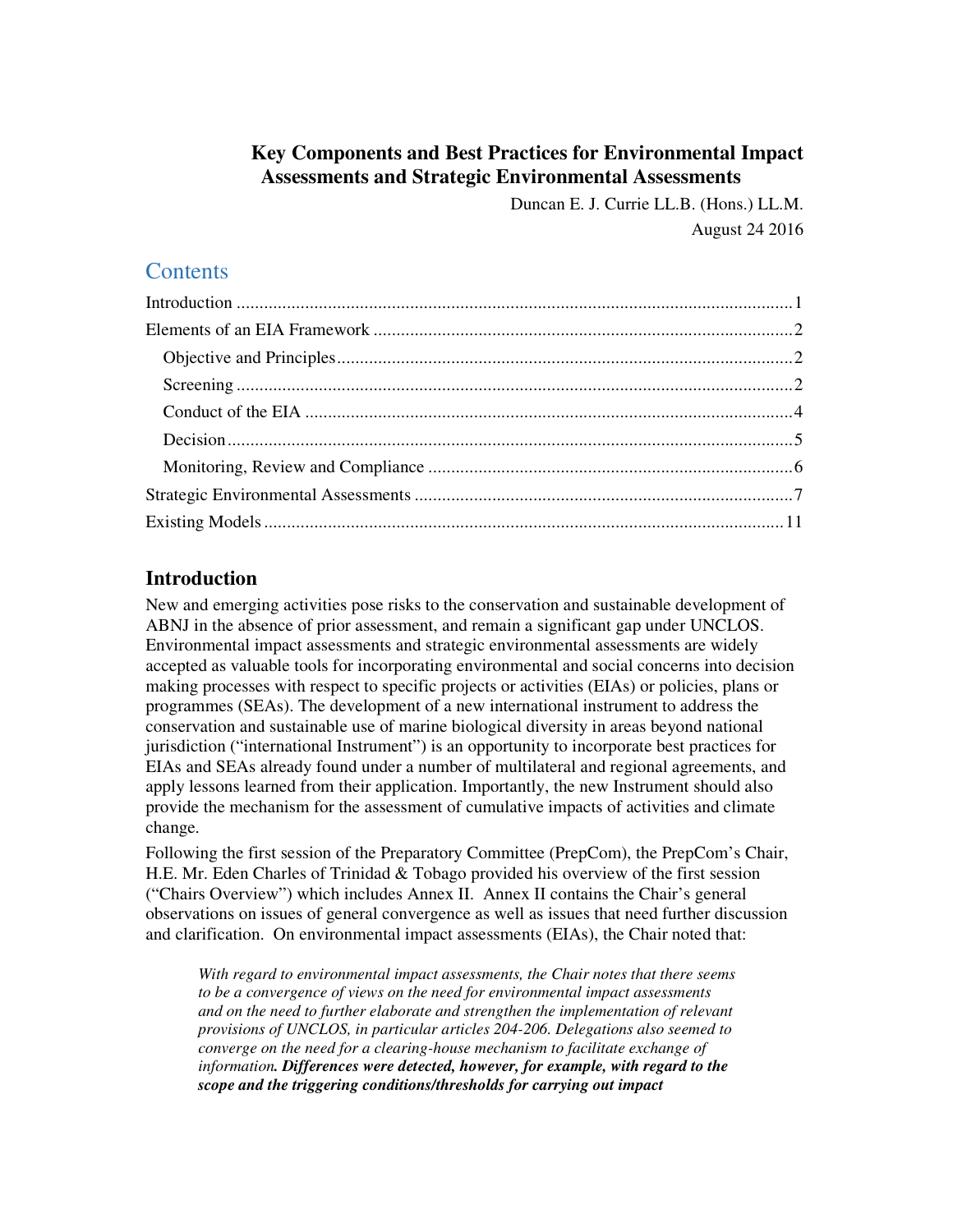*assessments, as well as regarding who would be responsible for taking the decision for an activity to proceed or not, and under what conditions. The Chair encourages further discussion on these issues as well as on transboundary environmental impact assessments and strategic environmental assessments.* (Emphasis added). $<sup>1</sup>$ </sup>

This briefing seeks to provide some clarification on these issues, as well as describe some key components, best practices and existing models for EIAs and SEAs, including thresholds for EIAs and SEAs and activities requiring EIAs.

# **Elements of an EIA Framework**

# **Objective and Principles**

The International Instrument should provide the objective against which EIAs and decisions made on EIAs will be measured.<sup>2</sup>

An objective for the international instrument could be, for instance, that activities in ABNJ shall be planned and conducted so as to avoid significant adverse impacts on marine biological diversity and on the marine environment, as well as avoid impacts on VMEs and EBSAs, taking into account the precautionary principle and ecosystem-based management.

# **Screening**

-

The threshold determines the need for an assessment. UNCLOS in article 206 requires assessment of planned activities which "may cause substantial pollution of or significant and harmful changes to the marine environment." The Rio Declaration Principle 17 threshold is for activities "likely to have a significant adverse impact on the environment". Sustainable Development Goal 14.2 also speaks in terms of avoiding "significant adverse impacts."<sup>3</sup>

One leading instrument which incorporates a well-established EIA process is the Madrid Protocol, which has a threshold of "minor or transitory impact,"<sup>4</sup> leading to a stepwise

<sup>1</sup> http://www.un.org/depts/los/biodiversity/prepcom\_files/PrepCom\_1\_Chair's\_Overview.pdf, Annex II, para 7.

<sup>&</sup>lt;sup>2</sup> The Madrid Protocol, for instance, provides that activities in the Antarctic Treaty area shall be planned and conducted so as to limit adverse impacts on the Antarctic environment and dependent and associated ecosystems and contains a list of outcomes to avoid, such as significant adverse effects on air or water quality. Madrid Protocol. Art. 3 Environmental Principles. 1. The protection of the Antarctic environment and dependent and associated ecosystems and the intrinsic value of Antarctica, including its wilderness and aesthetic values and its value as an area for the conduct of scientific research, in particular research essential to understanding the global environment, shall be fundamental considerations in the planning and conduct of all activities in the Antarctic Treaty area. 2. (a) activities in the Antarctic Treaty area shall be planned and conducted so as to limit adverse impacts on the Antarctic environment and dependent and associated ecosystems. (b) Activities in the Antarctic Treaty area shall be planned and conducted so as to avoid: (i) adverse effects on climate or weather patterns; (ii) significant adverse effects on air or water quality; (iii) significant changes in the atmospheric, terrestrial (including aquatic) glacial or marine environments; (iv) detrimental changes in the distribution, abundance or productivity of species of fauna and flora; (v) further jeopardy to endangered or threatened species or populations of such species; or (vi) degradation of, or substantial risk to, areas of biological, scientific, historic, aesthetic or wilderness significance.

<sup>&</sup>lt;sup>3</sup> By 2020, sustainably manage and protect marine and coastal ecosystems to avoid significant adverse impacts, including by strengthening their resilience, and take action for their restoration in order to achieve healthy and productive oceans https://sustainabledevelopment.un.org/sdg14

<sup>4</sup> Unless it has been determined (by the national authority, in that case) that an activity will have less than a minor or transitory impact, an Initial Environmental Evaluation (IEE)) must be prepared. Madrid Protocol art 8; Annex I.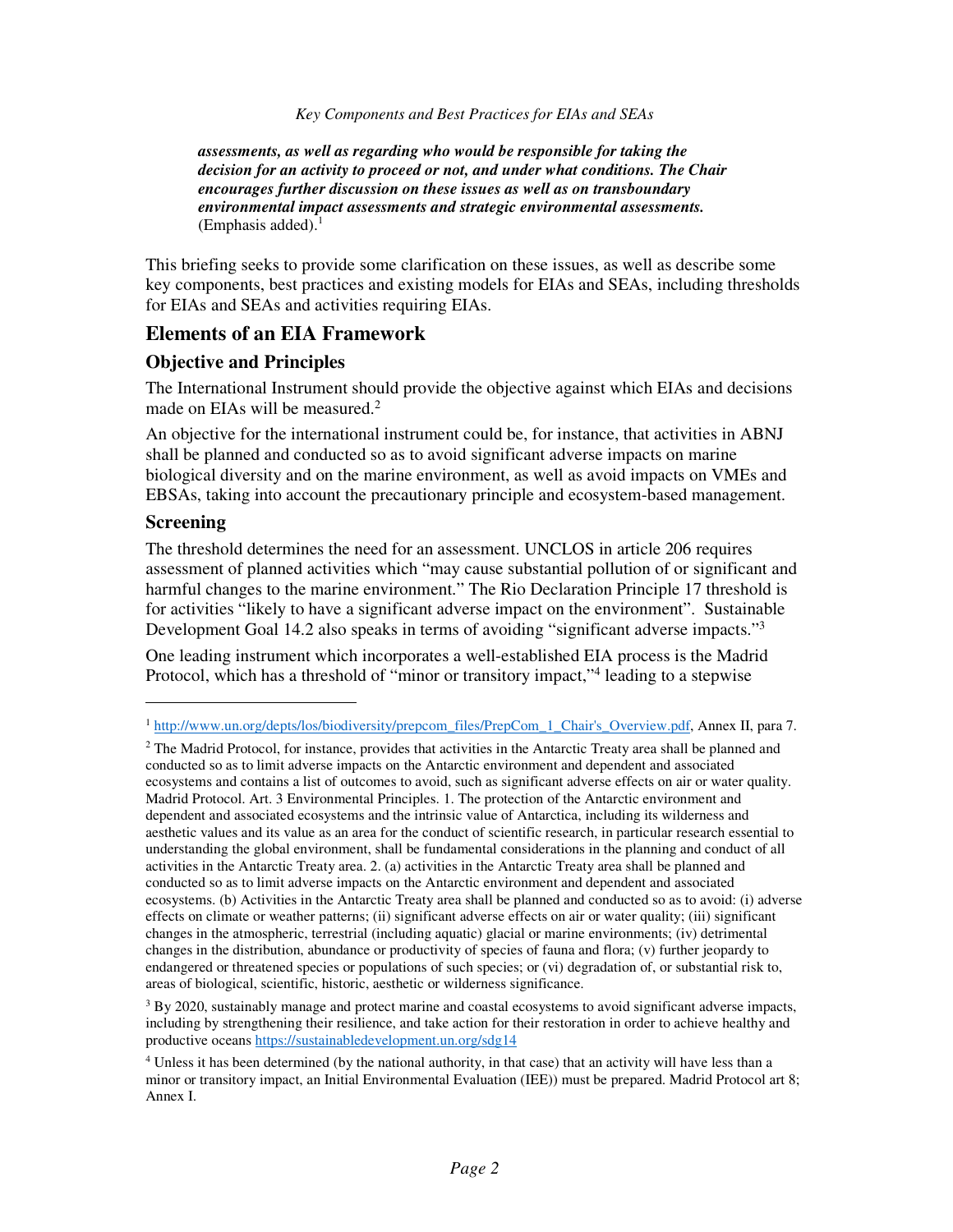process.<sup>56</sup> The CBD article 14 provides for a threshold of proposed projects "that are likely to have significant adverse effects on biological diversity".

Another well-established EIA Convention is the Espoo Convention, which has a threshold of activities "likely to cause a significant adverse transboundary impact" and activities listed in Appendix I.<sup>7</sup>

The Noumea Convention requires assessment of major projects which might affect the marine environment.<sup>8</sup> The ISA exploration regulations require assessment of the potential environmental impact of proposed exploration activities, with a short list of low impact exploration-related activities that do not require an EIA.<sup>9</sup>

The UNGA bottom fishing resolutions require EIAs for specified activities, rather than by a threshold: the resolutions require impact assessments for all "individual bottom fishing activities", and the scope is whether they "would have significant adverse impacts on vulnerable marine ecosystems". The threshold comes in at the decision-making stage: "if it is assessed that these activities would have significant adverse impacts, they are managed to prevent such impacts, or not authorized to proceed."<sup>10</sup> In summary, the test of significant adverse impacts is well established, and is consistent with UNCLOS.

It can be seen that most Conventions apply a test of significant effects or similar. A screening threshold for activities in ABNJ could therefore apply a test of significant adverse impact on marine biodiversity in ABNJ (following Rio Principle 17), significant adverse (harmful) changes (following UNCLOS article 206), significant adverse effects (following CBD article 14) or, if a stepwise approach is preferred, greater than minor or transitory impact (Madrid Protocol). Most relevant Conventions apply a test of "significant effects." Delegates may wish to consider the alternatives of a list approach (Espoo), whether or not it is combined with a test of potential significance (not applied in either bottom fishing or seabed mining), or a preliminary threshold (Madrid Protocol). To this, a test to take into account cumulative impacts may be considered: an effect may be significant when cumulative impacts are considered. In addition, a list should be open-ended: the Espoo Convention provides for Parties to add other activities against specified criteria.<sup>11</sup>

 $<sup>5</sup>$  Madrid Protocol, Annex I, art. 2. If that IEE concludes that a proposed activity is likely to have more than a</sup> minor or transitory impact, a draft Comprehensive Environmental Evaluation (CEE) must be prepared. Madrid Protocol, Annex I, art. 3.

<sup>6</sup>

<sup>7</sup> Espoo Convention, article 2.2.

<sup>&</sup>lt;sup>8</sup> Then appropriate measures can be taken to prevent any substantial pollution of, or significant and harmful changes within, the Convention Area. Noumea Convention article 16.

<sup>9</sup> ISA Nodules Regulation, Regulation 18(b) and (c)

 $10$  UNGA resolution 61/105 para. 83(a).

<sup>11</sup> Espoo Convention article 2.5: 5. Concerned Parties shall, at the initiative of any such Party, enter into discussions on whether one or more proposed activities not listed in Appendix I is or are likely to cause a significant adverse transboundary impact and thus should be treated as if it or they were so listed. Where those Parties so agree, the activity or activities shall be thus treated. General guidance for identifying criteria to determine significant adverse impact is set forth in Appendix III.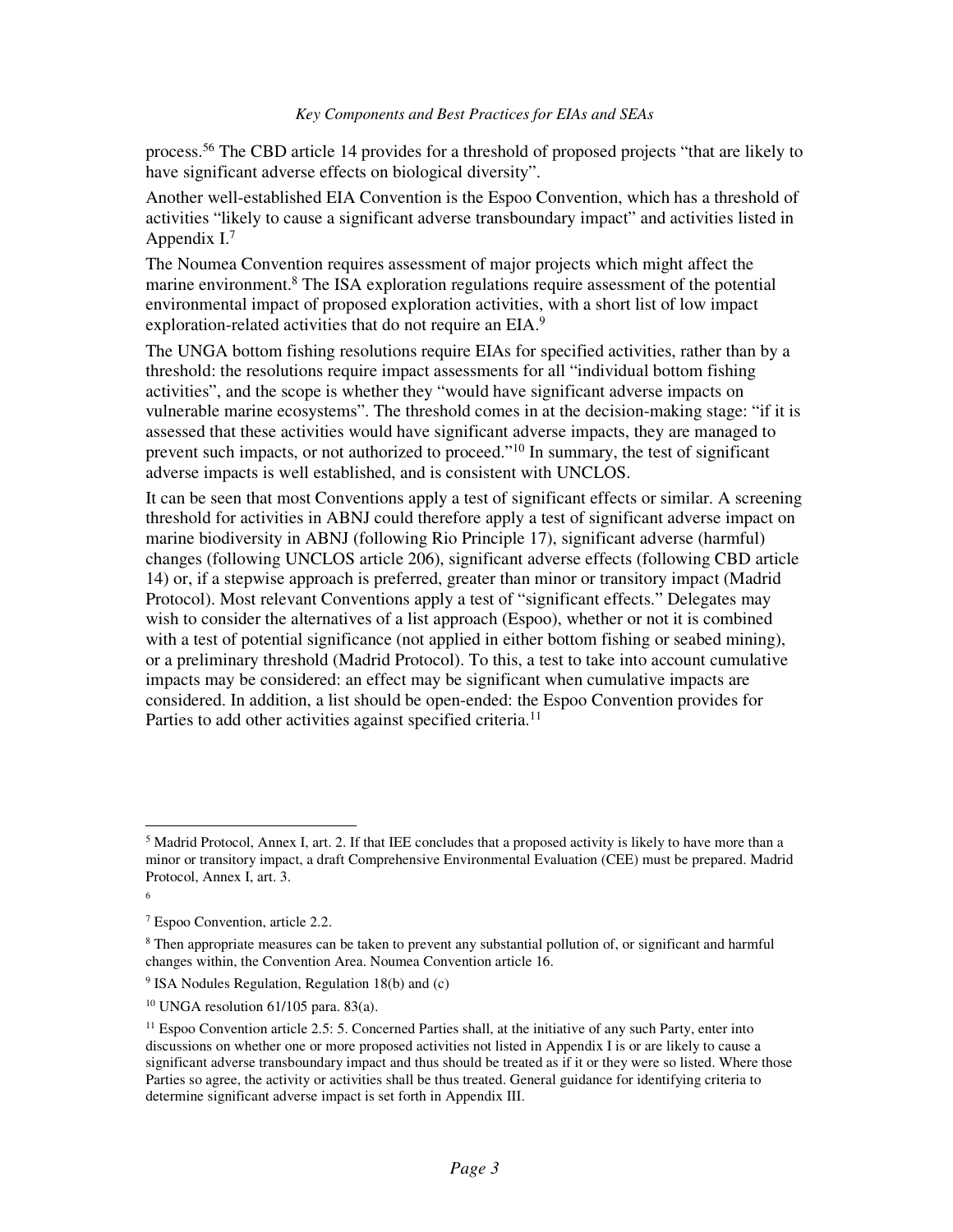Such an approach should align with the objectives noted in the Chair's Overview to further elaborate and strengthen the relevant provisions of UNCLOS, in particular arts. 204-206;<sup>12</sup> provide common/minimum standards and clarify the definition, scope and content of EIAs; and align with best practices. The screening process is be undertaken by the competent authority, rather than the proponent of the activity: in the Espoo Convention it is the Party.<sup>13</sup>

### **Conduct of the EIA**

-

The Madrid Protocol lists a number of matters that a Comprehensive Environmental Evaluation (CEE) (which is comparable to an EIA Report or Environmental Impact Statement (EIS)) must take into account.<sup>14</sup> The CEE is then circulated to the Committee for Environmental Protection (CEP) and Parties and published for comment, and the final CEE

Art 198: When a State becomes aware of cases in which the marine environment is in imminent danger of being damaged or has been damaged by pollution, it shall immediately notify other States it deems likely to be affected by such damage, as well as the competent international organizations.

Art 207: 1. States shall adopt laws and regulations to prevent, reduce and control pollution of the marine environment from land-based sources, including rivers, estuaries, pipelines and outfall structures, taking into account internationally agreed rules, standards and recommended practices and procedures.

208: 1. Coastal States shall adopt laws and regulations to prevent, reduce and control pollution of the marine environment arising from or in connection with seabed activities subject to their jurisdiction and from artificial islands, installations and structures under their jurisdiction, pursuant to articles 60 and 80.

2. States shall take other measures as may be necessary to prevent, reduce and control such pollution.

3. Such laws, regulations and measures shall be no less effective than international rules, standards and recommended practices and procedures.

4. States shall endeavour to harmonize their policies in this connection at the appropriate regional level.

5. States, acting especially through competent international organizations or diplomatic conference, shall establish global and regional rules, standards and recommended practices and procedures to prevent, reduce and control pollution of the marine environment referred to in paragraph 1.

Such rules, standards and recommended practices and procedures shall be re-examined from time to time as necessary.

<sup>13</sup> Espoo Convention, article 2.3. In the Madrid Protocol, the screening is undertaken in accordance with appropriate national procedures: Annex I, article 1.1.

<sup>14</sup> Madrid Protocol, Annex I, art. 3.

 $12$  The Chair's Overview also mentioned other sources of thresholds in UNCLOS in articles  $145$ ,  $192$ ,  $194$ ,  $198$ , 207, and 208. A brief summary of those follows.

Art 145: Necessary measures shall be taken in accordance with this Convention with respect to activities in the Area to ensure effective protection for the marine environment from harmful effects which may arise from such activities.

Art 192: States have the obligation to protect and preserve the marine environment.

Art 195:.2 States shall take all measures necessary to ensure that activities under their jurisdiction or control are so conducted as not to cause damage by pollution to other States and their environment, and that pollution arising from incidents or activities under their jurisdiction or control does not spread beyond the areas where they exercise sovereign rights in accordance with this Convention.

<sup>3.</sup> The measures taken pursuant to this Part shall deal with all sources of pollution of the marine environment. These measures shall include, inter alia, those designed to minimize to the fullest possible extent:[...]

<sup>5.</sup> The measures taken in accordance with this Part shall include those necessary to protect and preserve rare or fragile ecosystems as well as the habitat of depleted, threatened or endangered species and other forms of marine life.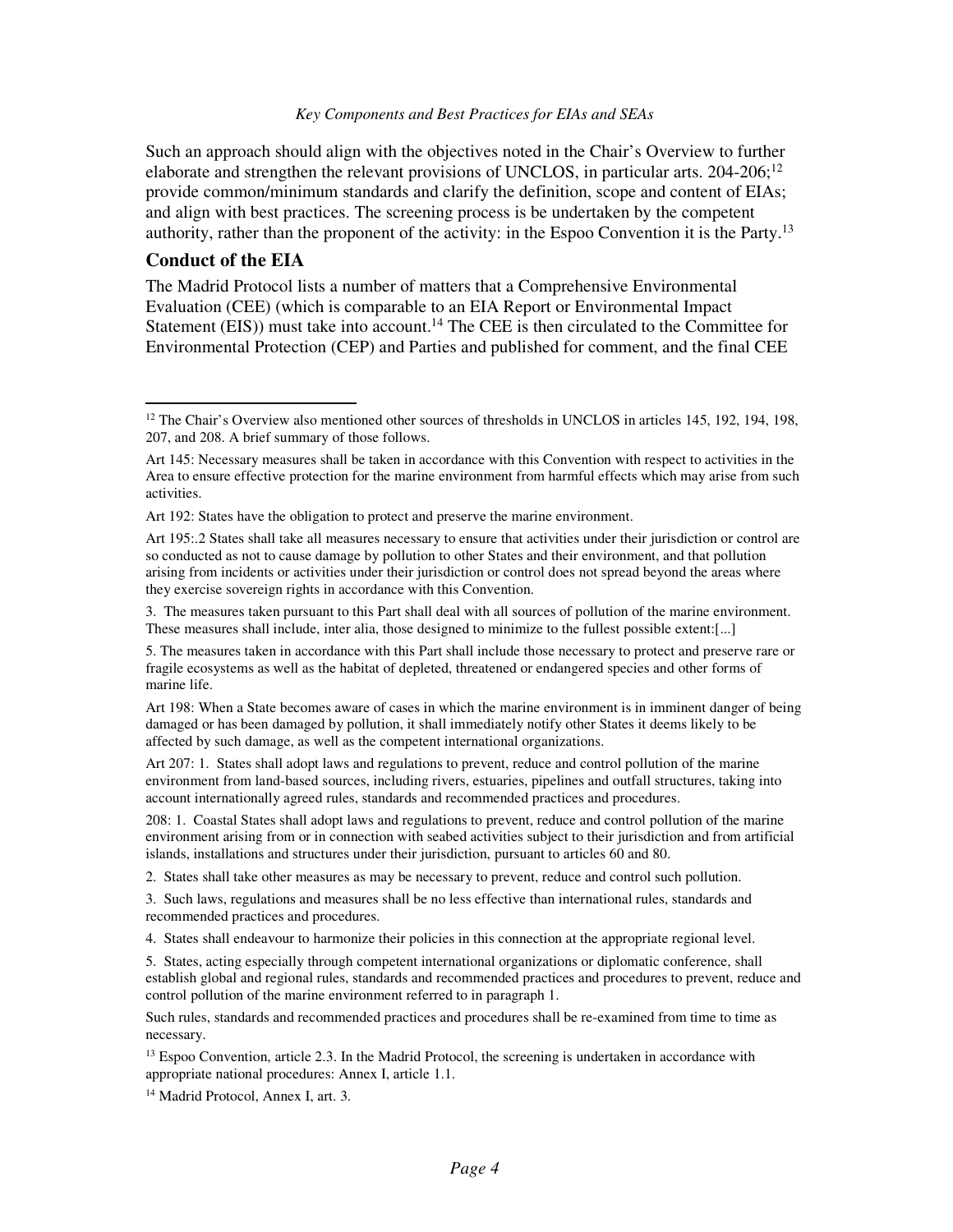must take those comments into account.<sup>15</sup> The Espoo Convention has a list in Appendix II of matters to be included. Distribution of the EIA to affected Parties and the public of the affected Party<sup>16</sup> is then followed by consultation with the affected Party.<sup>17</sup>

For a new international Instrument, a listing of matters to be addressed as part of the EIA would provide strong minimum standards and requirements for the conduct of EIAs and clarify the definition, scope and content of EIAs. Cumulative impacts over time and over sectors would also need to be considered, as well as impacts caused by other activities outside areas of national jurisdiction, socio-economic impacts, and the risks of impacts, all further noted in the Chair's Overview. Other common EIA elements noted in the Chair's Overview include: assessment of the area where the activity or activities take place and the vulnerability of that area to impacts, adverse effects on other activities, alternatives to avoid, mitigate or compensate adverse impacts, in the short term as well as the long term (incorporated in an environmental management plan) and a cross-sectoral assessment of a range of activities. As the Chair's Overview further noted, lists of activities could be reviewed on a regular basis to include new and emerging activities, and there may be a need for a geographical aspect to the list: activities requiring prior EIAs to include those in sensitive areas, such as MPAs, EBSAs, VMEs, and PSSAs. Baseline studies should also be required to determine whether the areas of interest are likely to contain areas that meet the EBSA, VME or other recognized criteria for significant or vulnerable areas and species. In addition, the Summary noted that not all activities can be treated equally, as technologies used may vary and the impacts will vary depending on the ecosystem.

The body responsible for reviewing a report will be determined by the architecture of the Instrument. Article 206 of UNCLOS requires that the State undertaking the EIA communicates reports of the results of such assessments in the manner provided in article 205. That leaves the question of what is the 'competent organization': is it a new organization established by the Instrument, or is it a sectoral or regional organization?

The Chair's Overview notes the option that States with jurisdiction or control over an activity would be responsible for conducting EIAs and SEAs, and that States could establish the framework under which the public or private entities will carry out such assessments, with proponents of an activity bearing the costs.

The public comment phase is another vital component of EIA processes. Consultation, including effective participation of stakeholders and consultation with adjacent coastal States, and coordination with existing sectoral and regional organizations are essential, as it the obligation for the final EIA to actually show how it has taken such comments into account. Independent scientific review of reports also needs to be included.

#### **Decision**

-

Following an EIA, a decision needs to be made as to whether the activity can proceed, and if so, under what conditions. Under the Madrid Protocol, such a decision is based on the CEE<sup>18</sup> following consideration by the CEP, and monitoring procedures must be put into place.<sup>19</sup>

<sup>15</sup> Madrid Protocol, Annex I, art. 3.

<sup>16</sup> Espoo Convention art. 4.

<sup>17</sup> Espoo Convention art. 5.

<sup>18</sup> Madrid Protocol, Annex I, art. 4.

<sup>19</sup> Madrid Protocol, Annex I, art. 5.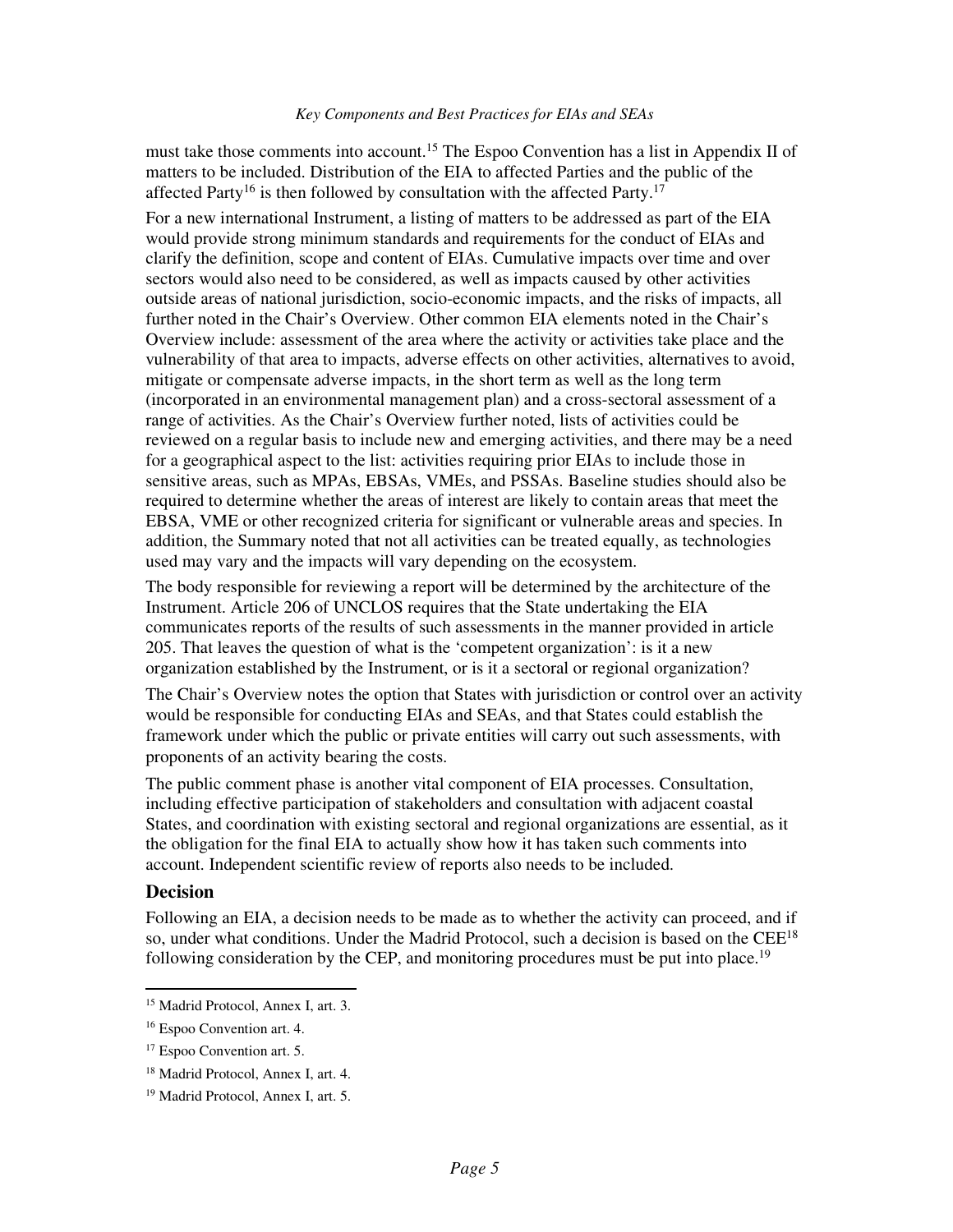Under the Espoo Convention, a decision is made taking into account the comments and the consultations.<sup>20</sup> A post-project analysis may then be carried out, possibly including surveillance.<sup>21</sup> The Chair's Overview suggested that decision-making under the Instrument could be by the State responsible for taking the decision, but also that a scientific body with equitable geographical representation could adopt a decision on the admissibility of an activity, or provide advice to a governing body that could adopt such a decision. In addition, it seems possible that a sectoral or regional organization may itself wish to carry out an EIA and/or an SEA, such as where an activity is being proposed by more than one State or where the activities or consequences are particularly significant or far ranging. A test noted in the Chair's Overview was that an activity should be permitted to take place only when it will not have significant adverse effects and, where such effects are possible, measures are in place to prevent such effects, and it was noted that there may be a necessity to refrain from certain activities while the EIA proposal is being reviewed. Decision-making will often need to consider a timeframe within which an approved activity should take place.

### **Monitoring, Review and Compliance**

Provision for monitoring, review and compliance also need to be made. Under the Madrid Protocol, procedures shall be put in place, including appropriate monitoring of key environmental indicators, to assess and verify the impact of any activity that proceeds following the completion of a  $\text{CEE}.^{22}$  The Espoo Convention includes monitoring and management programmes and any plans for post-project analysis as matters to be included in EIA documentation,  $23$  as well as in the post-project analysis.  $24$ 

The Chair's Overview references follow-up procedures to monitor and review compliance with the agreed rules and procedures for completed EIAs and SEAs, as well as follow-up measures, including adjustment or termination of an activity or redress, reparation and compensation, on the basis of the monitoring results. While UNCLOS provides for the responsibility of States to monitor impacts under UNCLOS, $2<sup>5</sup>$  the Chair's Overview notes that one option is that States could make the proponents of an activity responsible for reporting and providing information on impacts. Other observations include that previously unexamined activities should be subject to monitoring, new information on the environment and impacts on the environment should be taken into account when monitoring the impacts of an activity, public availability of monitoring results needs to be considered, general rules for reporting need to be established, and mandatory issuance of bond guarantees to ensure compliance need to be considered as does the need to develop a code of conduct.

<sup>20</sup> Espoo Convention art. 6.

<sup>21</sup> Espoo Convention art. 7.

 $^{22}$  Madrid Protocol art. 5. The provisions are put into place in order to enable assessments to be made of the extent to which such impacts are consistent with the Protocol, and provide information useful for minimising or mitigating impacts, and, where appropriate, information on the need for suspension, cancellation or modification of the activity.

<sup>&</sup>lt;sup>23</sup> Espoo Convention Appendix II and see art.  $5(a)$ 

<sup>24</sup> Espoo Convention Appendix V

<sup>25</sup> UNCLOS art. 204; Chair's Overview.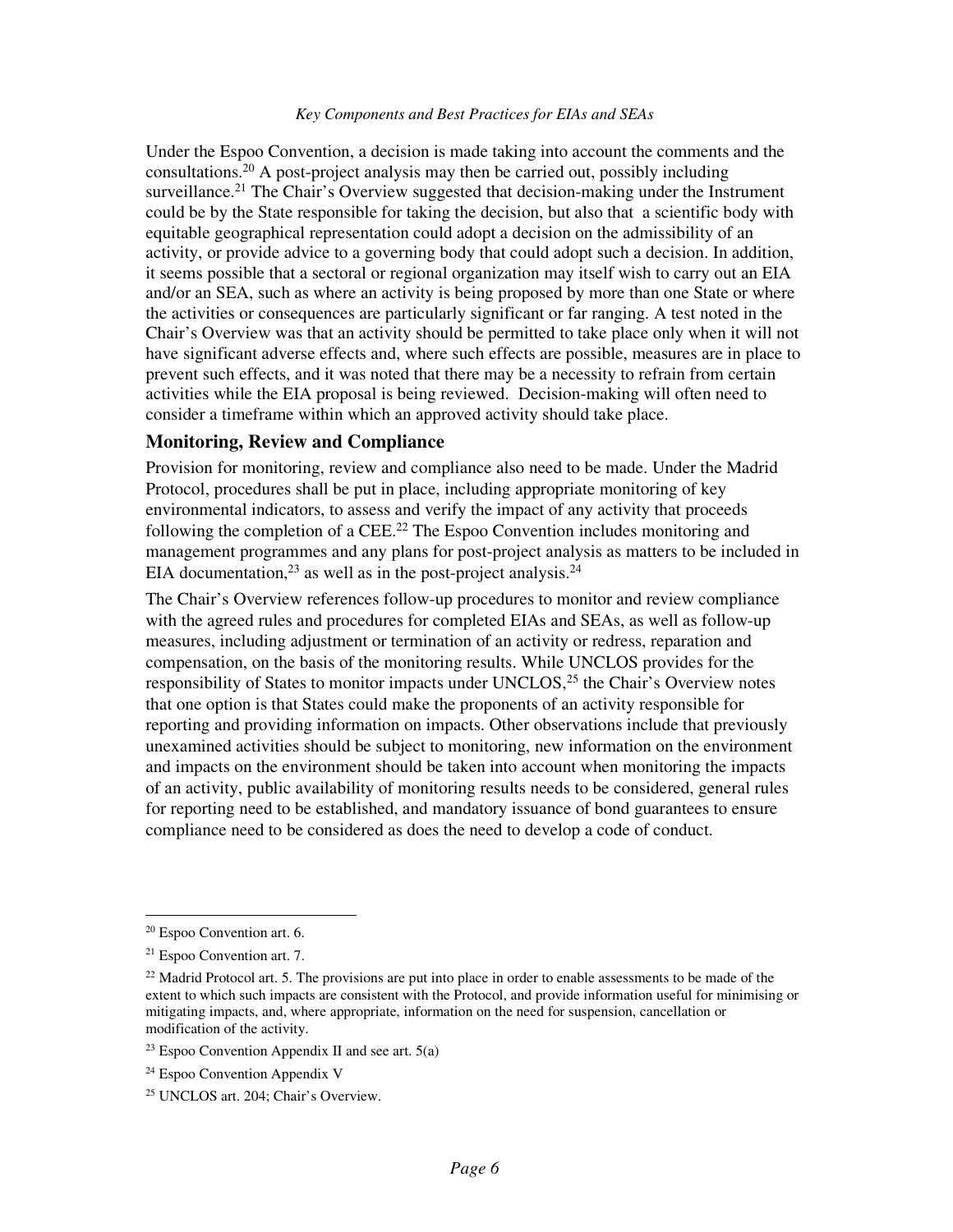# **Strategic Environmental Assessments**

Strategic environmental assessments (SEAs) relate to plans, programmes and policies, as distinct from proposed activities.

The Kiev Protocol to the Espoo Convention specifically addresses SEAs. Its objective is to ensure that environmental, including health, considerations are thoroughly taken into account in the development of plans and programmes in the preparation of policies and legislation. SEAs in the Kiev Protocol are to be carried out for listed plans and programmes<sup>26</sup> which are likely to have significant environmental, including health, effects. $27$ 

Similar to the Kiev Protocol, a new international Instrument would need to establish clear, transparent and effective procedures for SEAs, provide for public participation in SEAs, and integrate concerns into measures designed to further the goals of the Instrument.<sup>28</sup> Screening for plans and programs which need SEAs can be undertaken either by specifying a case-bycase examination or specifying types of plans and programmes or by a combination of both approaches.<sup>29</sup> Scoping is needed to identify, describe and evaluate the likely significant environmental effects of implementing the plan or programme and its reasonable alternatives.<sup>30</sup> Public participation and consultation should also be provided for.<sup>31</sup> Decisions need to take account of conclusions of the environmental report, identified measures to prevent, reduce or mitigate the adverse effects, and comments received.<sup>32</sup> Also required are monitoring of the implementation of environmental effects of plans and programs<sup>33</sup> and implementation through consideration of the identified concerns in formulating legislation.<sup>34</sup>

The International Seabed Authority is now considering the role of SEAs in ABNJ. SEAs, regional environmental assessments and strategic environmental management plans were discussed in recent workshop co-hosted by Griffiths University and the ISA.<sup>35</sup> The Co-Chairs' report noted that SEAs must include assessment of the broader potential impacts and synergies that deep seabed mining raises, and in particular, in carrying out an SEA, the ISA must include activities such as fisheries and shipping. The SEA would inform EIAs to be carried out, such as by providing information on possible cumulative effects of and on global warming, ocean acidification and fisheries, as well as provide the necessary framework within which to evaluate contractor environment impact assessments for individual sites.<sup>36</sup>

-

<sup>31</sup> Kiev Protocol, arts. 8, 9 10.

 $26$  Including agriculture, forestry, fisheries, energy, industry including mining, transport, regional development, waste management, water management, telecommunications, tourism, town and country planning or land use.

<sup>27</sup> Kiev Protocol, art. 4.

<sup>28</sup> Kiev Protocol, art. 1.

<sup>29</sup> Kiev Protocol, art. 5.

<sup>30</sup> Kiev Protocol, art. 7.

<sup>32</sup> Kiev Protocol, art. 11.

<sup>33</sup> Kiev Protocol, art. 12.

<sup>34</sup> Kiev Protocol, art. 12.

<sup>35</sup> See Co-Chair's report, Griffith Law School and the International Seabed Authority Workshop on Environmental Assessment and Management for Exploitation of Minerals in the Area, Surfers Paradise. Queensland, Australia. 2016. At https://www.isa.org.jm/files/documents/EN/Pubs/2016/GLS-ISA-Rep.pdf. Paragraph 37.

<sup>36</sup> ISA/Griffiths Co-Chairs' report, paragraph 38.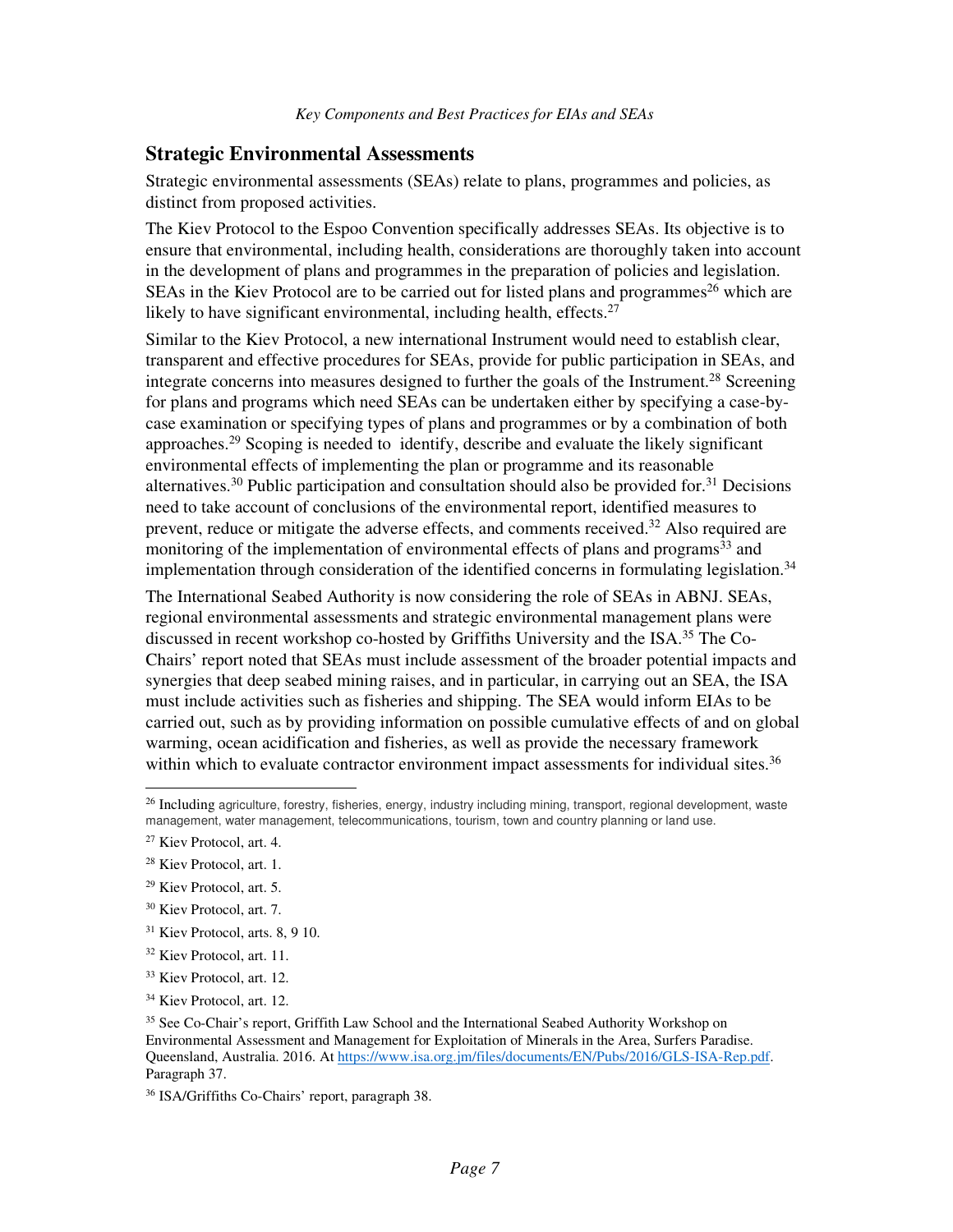As an outcome of an SEA, a strategic environmental management plan (SEMP) can be developed that includes provisions for periodic public review, address cumulative effects of multiple exploration and exploitation activities in a region, and takes into consideration cumulative impacts from other activities, and changes such as ocean warming and acidification, affecting the region.<sup>37</sup>

The kind of information included in an SEA and an SEMP include reference to existing relevant regulations, information needs of stakeholders, alternative actions (including noaction), cumulative and synergistic impacts (for example ocean acidification, global warming, fisheries, multiple mining operations), technology evaluation, and gathering of baseline data and protected areas.<sup>38</sup> An SEA should have broad scope, taking account of all environment impacts, consider overarching issues, and set up the guidance for EIAs and regional environmental management plans (REMP).<sup>39</sup>

These observations are helpful in providing an example of SEAs in ABNJ in the context of the Instrument.

<sup>37</sup> ISA/Griffiths Co-Chairs' report, paragraph 39.

<sup>38</sup> ISA/Griffiths Co-Chairs' report, paragraph 63.

<sup>39</sup> ISA/Griffiths Co-Chairs' report, paragraph 69.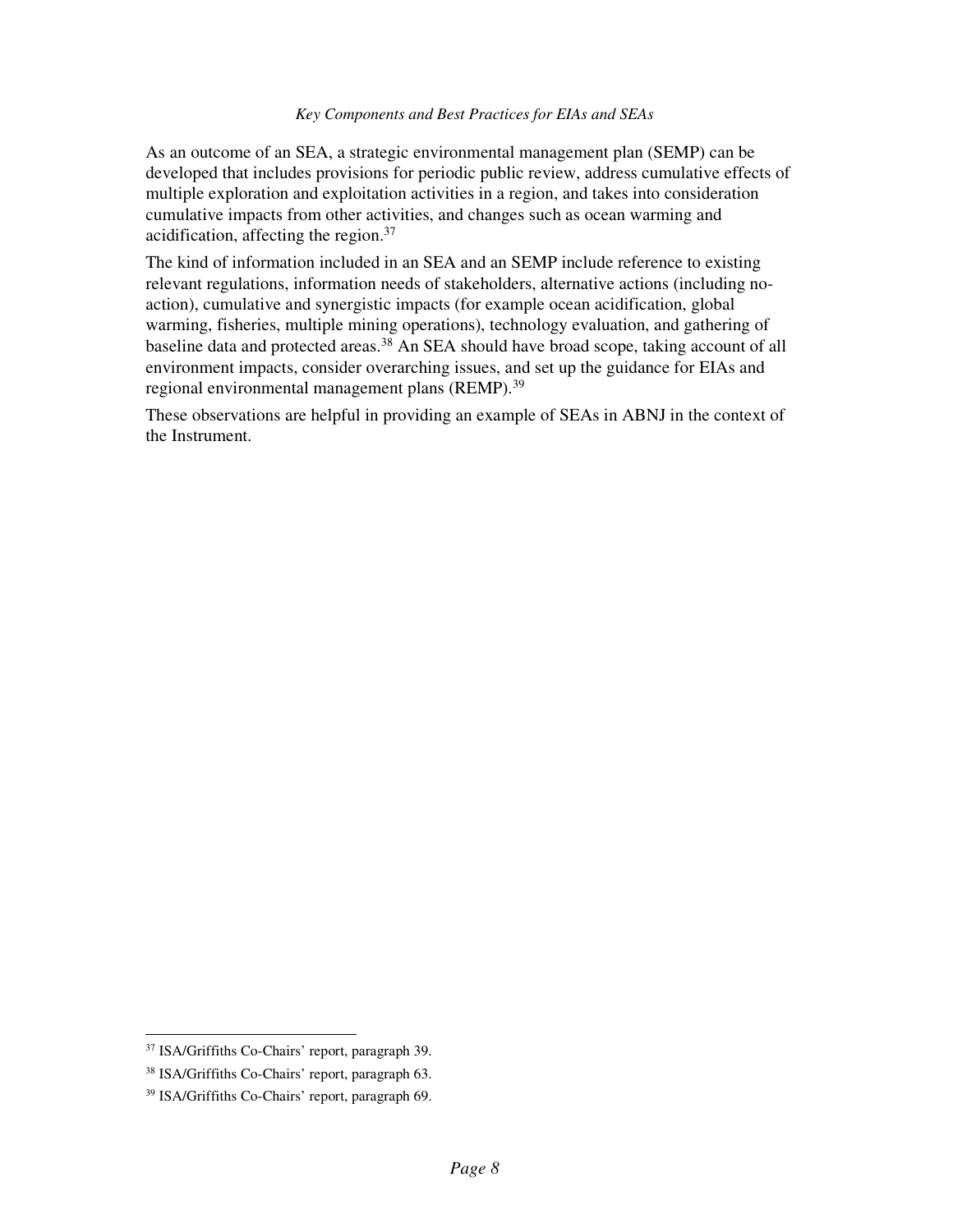### **Annex 1**

### **Steps of EIAs**

The essential steps in conducting an EIA are screening, scoping, assessment and evaluation of impacts and development of alternatives, reporting of the environmental impact statement (EIS) or EIA, review of the EIS, decision-making on whether or not to approve the project, and under what conditions, and monitoring, compliance, enforcement and environmental auditing.

### *Screening*

Screening provides the trigger to start an EIA process, and determines which projects or developments require an EIA. Screening mechanisms typically include lists of activities, lists of geographical areas, $40$  or a determination, such as one based on an initial environmental examination or preliminary environmental assessment. The mechanism typically incorporates criteria, such as significant harmful effects.<sup>41</sup> The Sustainable Development Goal 14 also speaks in terms of "significant adverse impacts". Thus "significant adverse impacts could be considered to be a more modern threshold that builds on and incorporates the language of UNCLOS.

The screening decision will then often define the appropriate level of assessment. This may be a determination either (a) that the project should not proceed, even without an EIA, for instance because it is legally barred; (b) that an EIA is required; (c) that limited environmental effects are expected so a restricted EIA is required; (d) that a further initial evaluation should be undertaken to decide whether an EIA is required, or (e) that no EIA is required.<sup>42</sup>

# *Scoping*

During scoping, relevant impacts are identified, resulting in the terms of reference for the actual impact study. Scoping defines the issues to be studied and identifies which potential impacts are relevant to assess, identifies alternative options that avoid, mitigate or compensate adverse impacts on biodiversity (including the option of not proceeding with the activity, finding alternative designs or sites which avoid the impacts, incorporating safeguards in the design of the project, or providing compensation for adverse impacts), and derives terms of reference for the EIA.<sup>43</sup>

CBD UNEP/CBD/COP/11/23 page 7.

<sup>-</sup><sup>40</sup> Areas could reference vulnerable marine ecosystems (VMEs), further to the 2009 International Guidelines for the Management of Deep-Sea Fisheries in the High Seas, ecologically or biologically significant areas (EBSAs), further to CBD decision IX/20, or could be broader.

<sup>41</sup> CBD. CBD UNEP/CBD/COP/11/12. Marine and Coastal Biodiversity: Revised voluntary guidelines for the consideration of biodiversity in environmental impact assessments and strategic environmental assessments in marine and coastal areas. At https://www.cbd.int/doc/meetings/cop/cop-11/official/cop-11-23-en.pdf.

<sup>42</sup> CBD UNEP/CBD/COP/11/23 page 8.

<sup>43</sup> CBD UNEP/CBD/COP/11/23 page 4.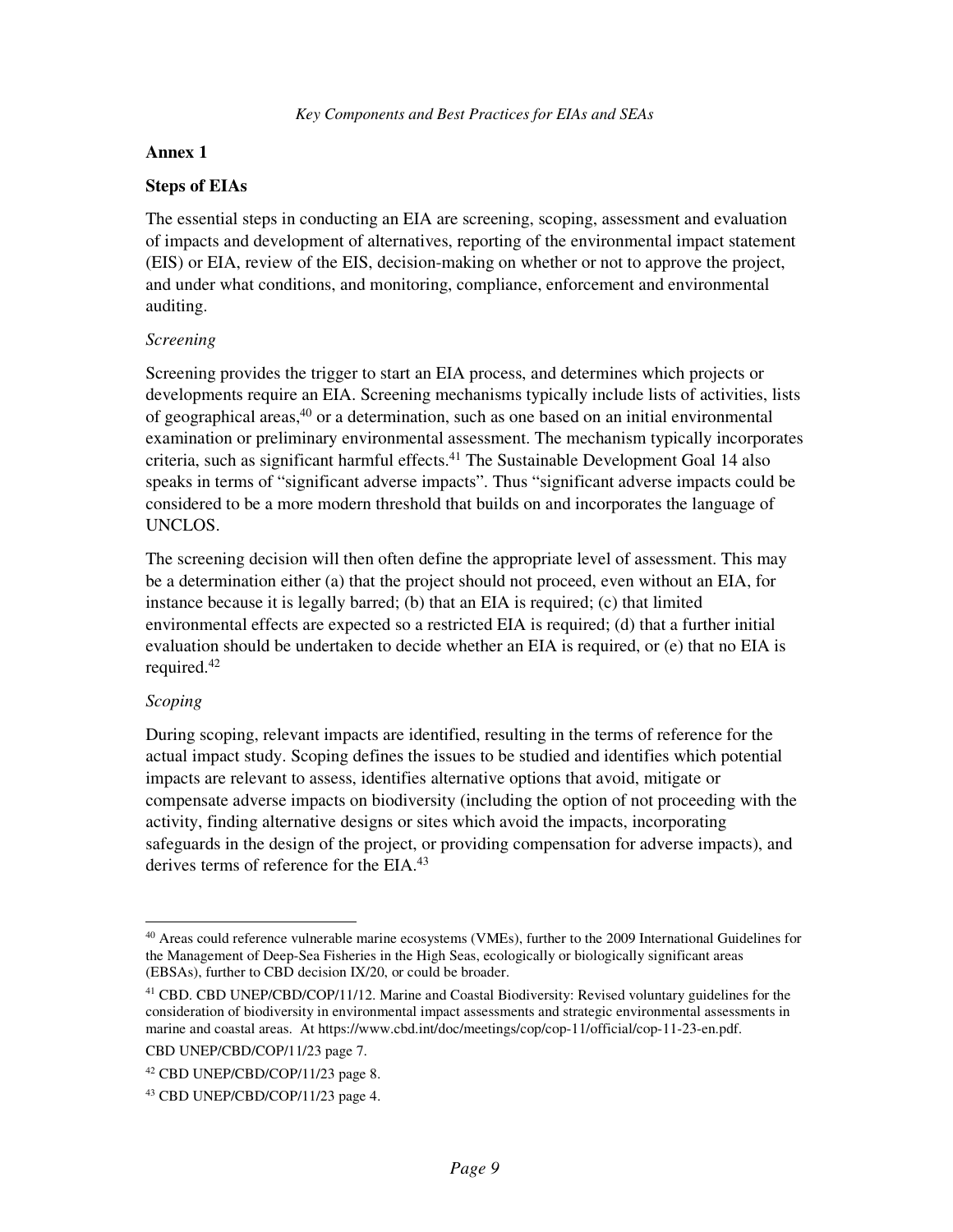# *Conduct of the EIA*

Once screening has determined an EIA should be undertaken, then the instrument will set out the procedure for conduct of the EIA, including distribution, public comment, scientific review, revision and consultation. The instrument will address who carries out an EIA (such as a State or an international organization), and to which body a report is made.

## *Decision*

Once an EIA has been undertaken, a decision needs to be made on whether a proposed activity should proceed, and if so, under what conditions, and what monitoring and review procedures need to be put into place.

# *Monitoring and Review and Compliance*

Monitoring and review procedures, including compliance and the possibility of suspension, cancellation or modification of the activity, as well as provisions for redress, reparation and compensation, as well as bonding arrangements, need to be addressed.

# *Strategic Environmental Assessments*

Strategic environmental assessments (SEAs) relate to plans, programmes and policies, as distinct from activities. Often objectives for a geographic region and activities within that region will be developed, and a range of courses of action to achieve the stated objectives are developed. Selected courses of action are then implemented in plans programmes and policies for the area. SEAs are anticipatory and can be valuable in avoiding cumulative adverse impacts.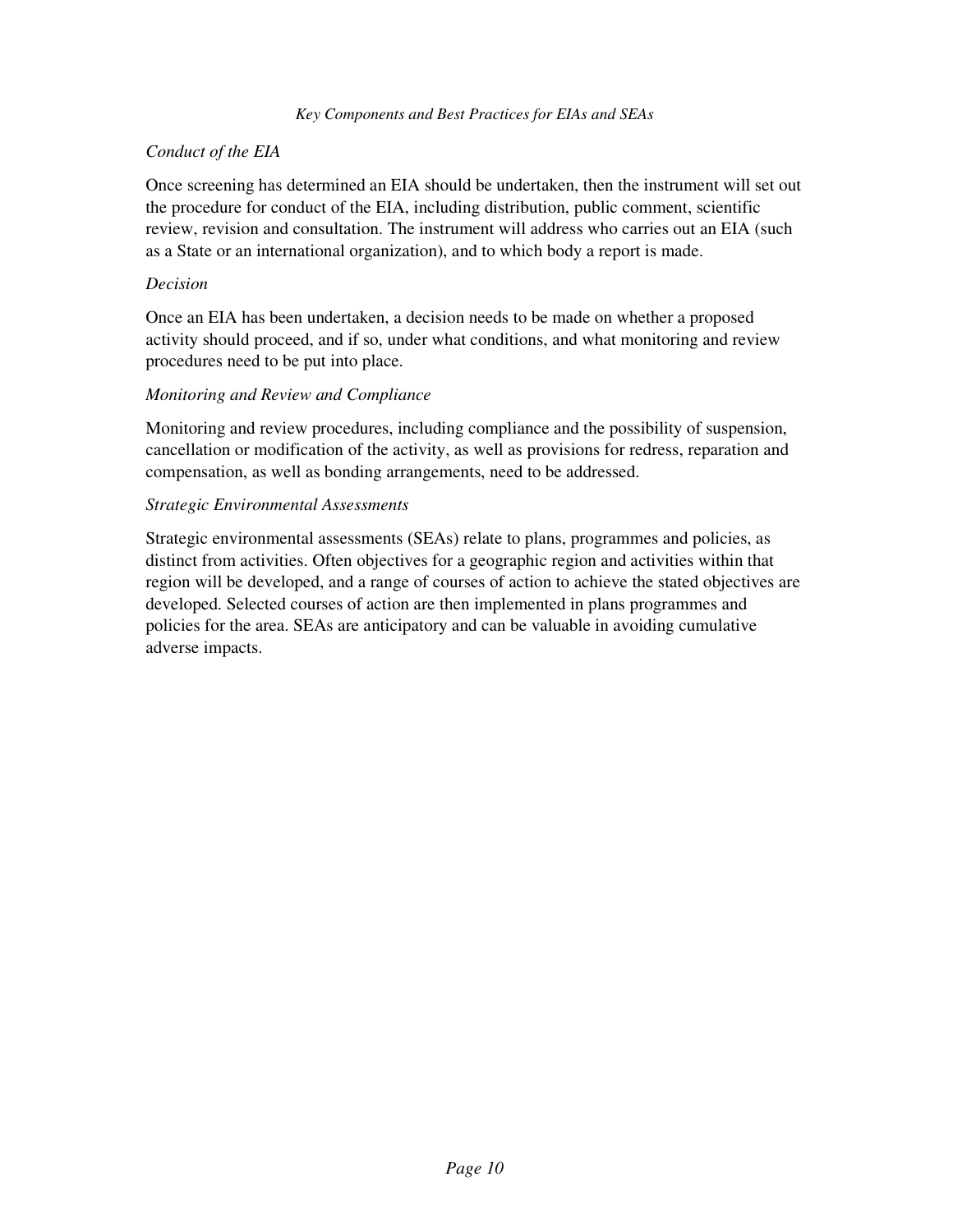# **Annex II Existing Models**

# **Existing Models**

-

In the first session of the Prepcom, EIAs were addressed in the Informal Working Group led by Mr. René Lefeber (the Netherlands. In the Chair's Overview,<sup>44</sup> the Overview notes that existing instruments could assist in clarifying concepts for the application of EIAs, SEAs and Transboundary EIAs (TEIAs) to areas beyond national jurisdiction and provide guidance. Examples given were:

- UNEP Goals and Principles of Environmental Impact Assessment;<sup>45</sup>
- CBD art.14 and CBD Voluntary Guidelines on Biodiversity, Inclusive Impact Assessment and Voluntary Guidelines for the Consideration of biodiversity in EIAs and SEAs in marine and coastal areas;<sup>46</sup>
- ISA Regulations on prospecting and exploration of mineral resources in the Area, $47$
- FAO International Guidelines for the Management of Deep-sea Fisheries, <sup>48</sup>
- Annexes 1-4 of MARPOL Convention;<sup>49</sup>

http://www.un.org/depts/los/biodiversity/prepcom\_files/PrepCom\_1\_Chair's\_Overview.pdf.

<sup>45</sup> United Nations Environment Programme (UNEP) Goals and Principles of Environmental Impact Assessment. 1987. Adopted by Decision 14/25 of the Governing Council of UNEP on 17 June 1987, and supported by the UN General Assembly Resolution 42/184 (1987)

http://www.unep.org/Documents.Multilingual/Default.asp?DocumentID=100&ArticleID=1658 At http://www.soas.ac.uk/cedep-demos/000\_P514\_IEL\_K3736-

Demo/treaties/media/1987%20UNEP%20Goals%20and%20Principles%20of%20Environmental%20Impact%2 0Assessment.pd

<sup>46</sup> CBD. CBD UNEP/CBD/COP/11/12. Marine and Coastal Biodiversity: Revised voluntary guidelines for the consideration of biodiversity in environmental impact assessments and strategic environmental assessments in marine and coastal areas. At https://www.cbd.int/doc/meetings/cop/cop-11/official/cop-11-23-en.pdf.

Adopted at CBD COP11 in CBD Decision XI/18. At https://www.cbd.int/doc/decisions/cop-11/cop-11-dec-18 en.pdf

See earlier Annex to CBD Decision VIII/28. At https://www.cbd.int/decision/cop/?id=11042

<sup>47</sup> See the ISA Mining Code at https://www.isa.org.jm/mining-code. For polymetallic nodules, see Decision of the Assembly of the International Seabed Authority regarding the amendments to the Regulations on Prospecting and Exploration for Polymetallic Nodules in the Area at

https://www.isa.org.jm/documents/isba19a9, and https://www.isa.org.jm/documents/isba19c17. For sulphides, see Decision of the Assembly of the International Seabed Authority relating to the regulations on prospecting and exploration for polymetallic sulphides in the Area. At https://www.isa.org.jm/documents/isba16a12-rev-1 and https://www.isa.org.jm/document/isba16cl5. For crusts, see Decision of the Assembly of the International Seabed Authority relating to the Regulations on Prospecting and Exploration for Cobalt-rich Ferromanganese Crusts in the Area. At https://www.isa.org.jm/documents/isba18a11.

<sup>48</sup> FAO International Guidelines for the Management of Deep-sea Fisheries. 2009. At http://www.fao.org/docrep/011/i0816t/i0816t00.htm.

<sup>49</sup> International Convention for the Prevention of Pollution from Ship (MARPOL) Annex I prevention of pollution by oil & oily water, Annex II control of pollution by noxious liquid substances in bulk, Annex III prevention of pollution by harmful substances carried by sea in packaged form, Annex IV pollution by sewage from ships. Texts not at IMO site but are listed by Australian government at

https://www.amsa.gov.au/environment/regulations/marpol/current-texts/index.asp. Annex I at

<sup>44</sup> Preparatory Committee established by General Assembly resolution 69/292: Development of an international legally binding instrument under the United Nations Convention on the Law of the Sea on the conservation and sustainable use of marine biological diversity of areas beyond national jurisdiction. Chair's overview of the first session of the Preparatory Committee. At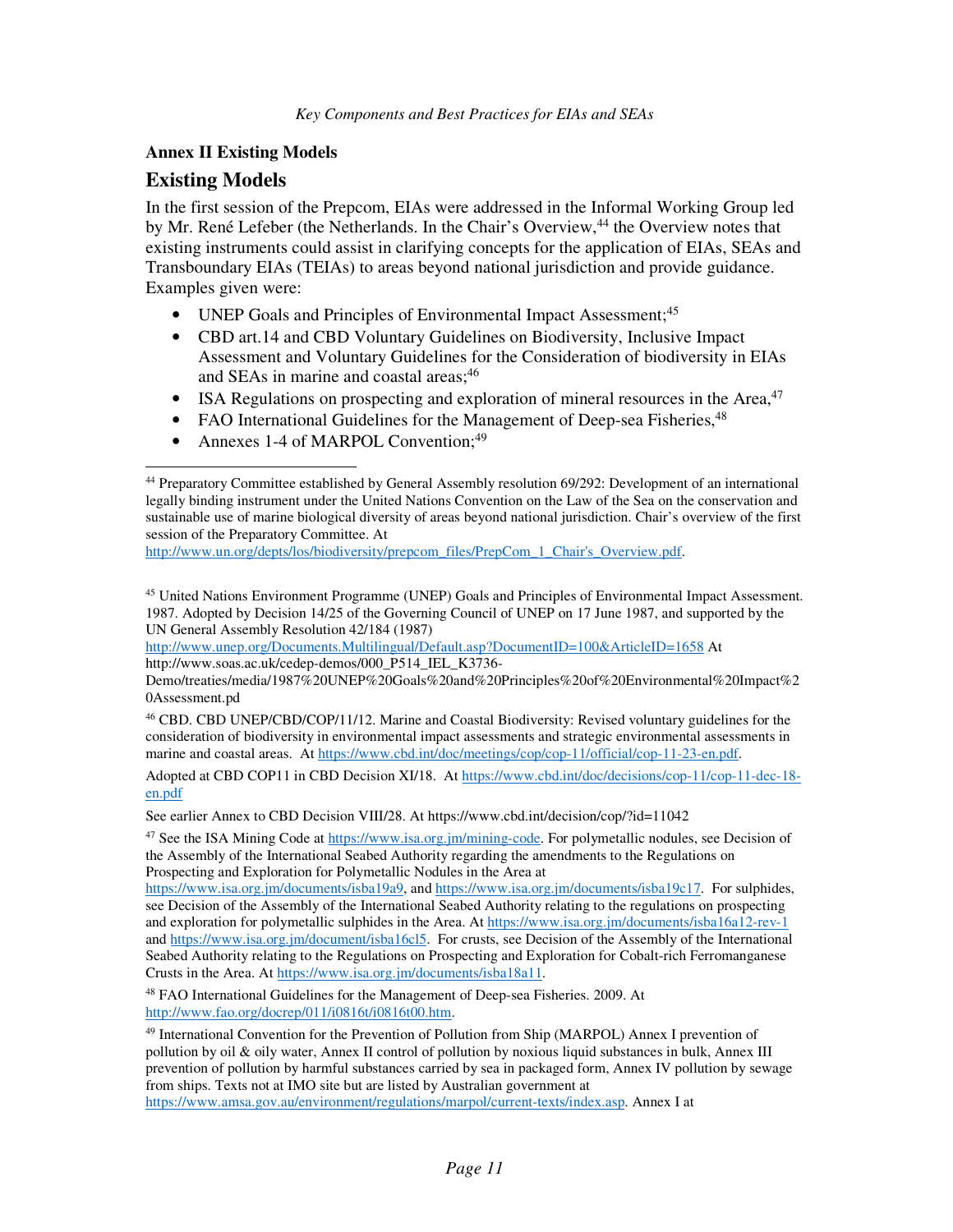- Protocol to the Convention on the Prevention of Marine Pollution by Dumping of Wastes and Other Matter;<sup>50</sup>
- Espoo Convention on Environmental Impact Assessments in a Transboundary Context; $51$
- Kyiv Protocol to the Espoo Convention on Strategic Environmental Assessments;<sup>52</sup>
- Antarctic Treaty on Environmental Protection;<sup>53</sup> and
- Environmental assessment guidelines of the Secretariat of the Pacific Regional Environment Programme;<sup>54</sup> and
- Article 7 of the International Law Commission's Draft Articles on Prevention of Transboundary Harm from Hazardous Activities.<sup>55</sup>

To this list can be added Principles 17 and 19 of the Rio Declaration<sup>56</sup> and article 206 of the Law of the Sea Convention.<sup>57</sup> In addition, the London Convention Framework on ocean

<sup>56</sup> Rio Declaration on Environment and Development. 1992. At

-

<sup>57</sup> United Nations Convention on the Law of the Sea. 1982. At

https://www.amsa.gov.au/environment/regulations/marpol/documents/117-52.pdf. Annex II at https://www.amsa.gov.au/environment/regulations/marpol/documents/118-52.pdf. Annex III at https://www.amsa.gov.au/environment/regulations/marpol/documents/193-61.pdf. Annex IV at https://www.amsa.gov.au/environment/regulations/marpol/documents/115-51.pdf. Amendments at same page.

<sup>&</sup>lt;sup>50</sup> 1996 Protocol to the Convention on the Prevention of Marine Pollution by Dumping of Wastes and Other Matter, 1972 (London Protocol). Text at https://www.epa.gov/ocean-dumping/1996-protocol-conventionprevention-marine-pollution-dumping-wastes-and-other-matter.

<sup>&</sup>lt;sup>51</sup> Convention on Environmental Impact Assessment in a Transboundary Context (Espoo Convention). At http://www.unece.org/env/eia/eia.html.

<sup>&</sup>lt;sup>52</sup> UNECE Protocol on Strategic Environmental Assessment to the Convention on Environmental Impact Assessment in a Transboundary Context. At http://www.unece.org/env/eia/about/sea\_text.html.

<sup>53</sup> Protocol on Environmental Protection to the Antarctic Treaty (Madrid Protocol). At http://www.ats.aq/documents/recatt/att006\_e.pdf.

<sup>54</sup> A guide to Environmental Impact Assessment in the South Pacific (1993). At https://www.sprep.org/publications/a-guide-to-environmental-impact-assessment-in-the-south-pacific-1993.

<sup>55</sup> International Law Commission. Draft Articles on Prevention of Transboundary Harm from Hazardous Activities. 2001. At http://legal.un.org/ilc/texts/instruments/english/commentaries/9\_7\_2001.pdf. Article 7 states that "Any decision in respect of the authorization of an activity within the scope of the present articles shall, in particular, be based on an assessment of the possible transboundary harm caused by that activity, including any environmental impact assessment."

http://www.unep.org/documents.multilingual/default.asp?documentid=78&articleid=1163. Rio Declaration: Principle 17: Environmental impact assessment, as a national instrument, shall be undertaken for proposed activities that are likely to have a significant adverse impact on the environment and are subject to a decision of a competent national authority.

Principle 19: States shall provide prior and timely notification and relevant information to potentially affected States on activities that may have a significant adverse transboundary environmental effect and shall consult with those States at an early stage and in good faith.

http://www.un.org/depts/los/convention\_agreements/texts/unclos/unclos\_e.pdf. Article 206 *Assessment of potential effects of activities.* When States have reasonable grounds for believing that planned activities under their jurisdiction or control may cause substantial pollution of or significant and harmful changes to the marine environment, they shall, as far as practicable, assess the potential effects of such activities on the marine environment and shall communicate reports of the results of such assessments in the manner provided in article 205.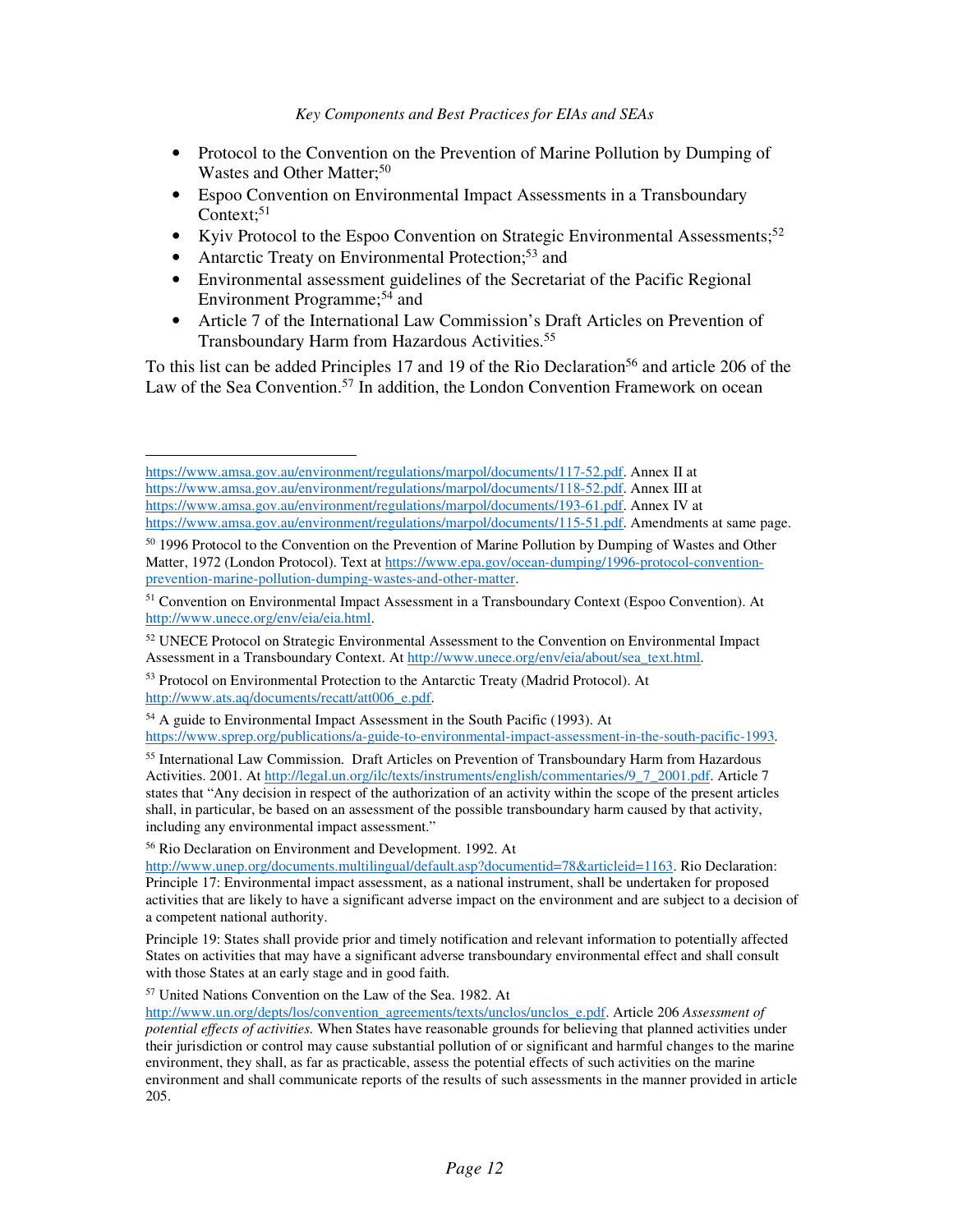fertilisation<sup>58</sup> and the OSPAR<sup>59</sup> and Barcelona<sup>60</sup> regional seas conventions can be considered, as well as the Noumea Convention.<sup>61</sup>

International jurisprudence was also listed. Leading cases are the ITLOS *Seabed Mining* Advisory Opinion<sup>62</sup> and decision on *Land Reclamation*<sup>63</sup> and the International Court of Justice decisions<sup>64</sup> on nuclear weapons<sup>65</sup> and *Pulp Mills*.<sup>66</sup>

 $60$  Convention for the Protection of the Marine Environment and the Coastal Region of the Mediterranean (Barcelona Convention). 1976, as amended. At

http://www.ypeka.gr/LinkClick.aspx?fileticket=30r%2B7BeaSOo%3D&tabid=406&language=el-GR

 $62$  Advisory opinion on Responsibilities and Obligations of States Sponsoring Persons and Entities with respect to Activities in the Area. ITLOS stated that "the obligation to conduct an environmental impact assessment is a direct obligation under the (United Nations Convention on the Law of the Sea) and a general obligation under international customary law. International Tribunal on the Law of the Sea, Advisory Opinion on Responsibilities and Obligations of States Sponsoring Persons and Entities with respect to Activities in the Area. 1 February 2011. Para. 145.

 $63$  ITLOS ordered Singapore to conduct an assessment of land reclamation and provide Malaysia with an opportunity to comment. ITLOS Case No. 12, Case concerning Land Reclamation by Singapore in and around the Straits of Johor (Malaysia v. Singapore), Provisional Measures, at https://www.itlos.org/cases/list-ofcases/case-no-12/.

<sup>64</sup> The ICJ stated that "The Court is mindful that, in the field of environmental protection, vigilance and prevention are required on account of the often irreversible character of damage to the environment and of the limitations inherent in the very mechanism of reparation of this type of damage." Gabčíkovo-Nagymaros Project (Hungary/Slovakia). 1997. Para. 140. At http://www.icj-

cij.org/docket/index.php?p1=3&p2=3&case=92.

-

<sup>65</sup> The ICJ stated that "The existence of the general obligation of States to ensure that activities within their jurisdiction and control respect the environment of other States or of areas beyond national control is now part of the corpus of international law relating to the environment."

*Legality of the Threats or Use of Nuclear Weapons*, Advisory Opinion, I.C.J. Reports 1996. At http://www.icjcij.org/docket/index.php?p1=3&p2=4&k=e1&p3=4&case=95. Para. 29.

<sup>66</sup> The ICJ held that "it may now be considered a requirement under general international law to undertake an environmental impact assessment where there is a risk that the proposed industrial activity may have a significant adverse impact in a transboundary context, in particular, on a shared resource. Moreover, due diligence, and the duty of vigilance and prevention which it implies, would not be considered to have been exercised, if a party planning works liable to affect the régime of the river or the quality of its waters did not undertake an environmental impact assessment on the potential effects of such works."

<sup>&</sup>lt;sup>58</sup> Assessment Framework for Scientific Research Involving Ocean Fertilization, adopted on 14 October 2010. Resolution LC-LP.2 (2010). At

http://www.imo.org/en/OurWork/Environment/LCLP/EmergingIssues/geoengineering/Documents/OFassessme ntResolution.pdf. See Duncan Currie, A Brief Primer on Ocean Fertilization in the CBD and the London Convention and Protocol, 2012. At http://www.etcgroup.org/content/brief-primer-ocean-fertilization-cbd-andlondon-convention-and-protocol.

<sup>&</sup>lt;sup>59</sup> OSPAR Convention Annex IV. Convention for the Protection of the Marine Environment of the North-East Atlantic. 1992. At

http://www.ospar.org/site/assets/files/1290/ospar\_convention\_e\_updated\_text\_in\_2007\_no\_revs.pdf. Annex IV on the assessment of the quality of the marine environment. See also OSPAR's Joint Assessment & Monitoring Programme (JAMP). At http://www.ospar.org/work-areas/cross-cutting-issues/jamp.

<sup>&</sup>lt;sup>61</sup> Article 16 of the Noumea Convention requires parties to assess major projects which might affect the marine environment in such a way as to prevent or minimise harmful impacts on the Convention Area. Convention for the Protection of the Natural Resources and Environment of the South Pacific Region (Noumea Convention) 1986. At https://www.sprep.org/legal/noumea-convention.